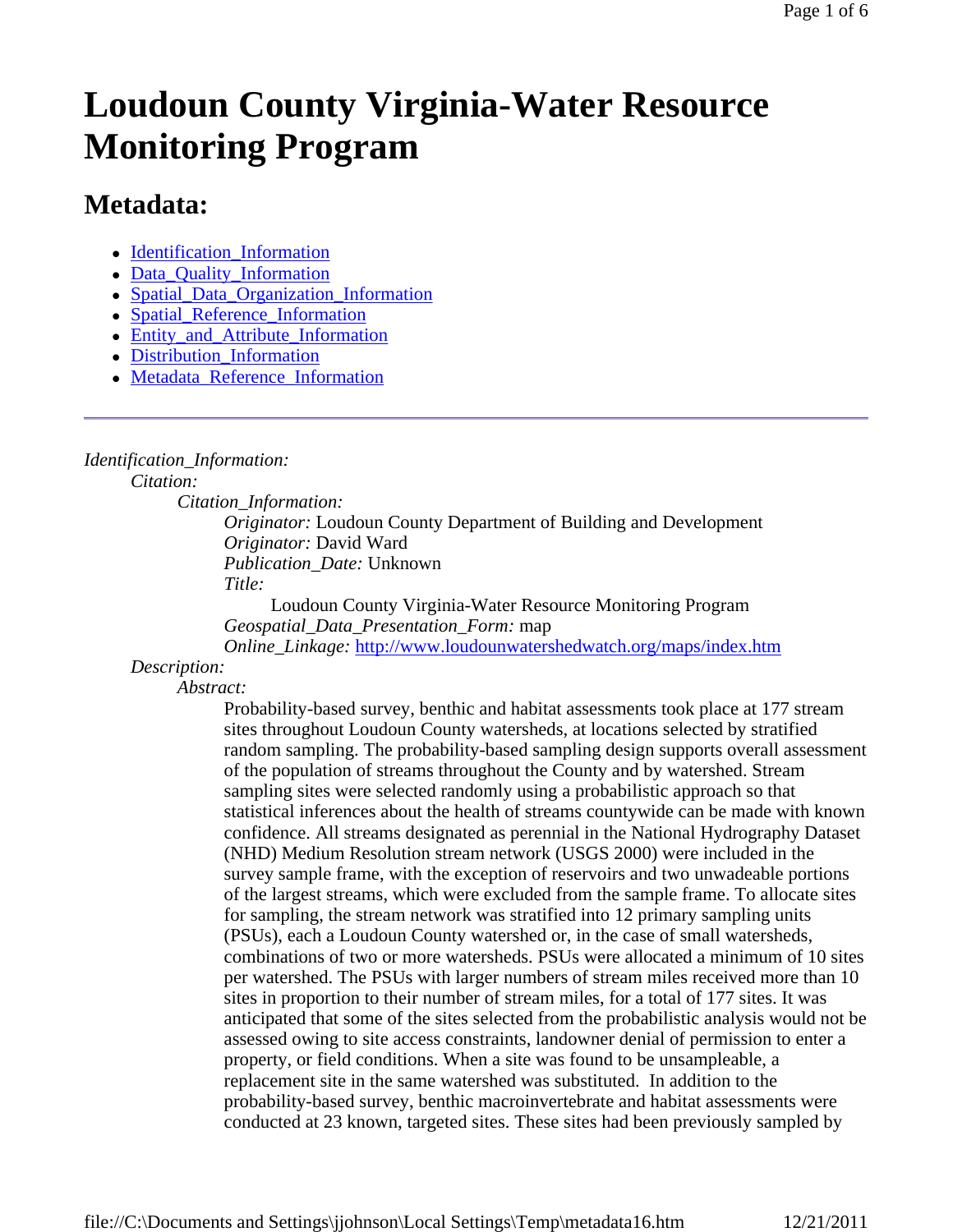Virginia DEQ, through its probability-based monitoring or targeted sampling programs. In addition, habitat assessments was conducted at an additional 300 sites, which provide extensive information on other streams throughout Loudoun County.

Benthic macroinvertebrate samples were collected in accordance with Virginia DEQ Laboratory processing of benthic samples followed Virginia DEQ (2008) Standard Operating Procedures (SOPs) for subsampling/sorting, taxonomic identification, and enumeration. The benthic macroinvertebrate samples were sorted into subsamples of 110 organisms procedures (DEQ 2008). At each sample site, benthic macroinvertebrates were sampled using a D-net to collect organisms, following the single habitat (cobble) or multihabitat protocol. Samples from individual net kicks or jabs were composited into a single macroinvertebrate sample per site, which were preserved in ethanol for subsequent laboratory subsampling and identification. Samples were collected in the field within the spring index period of March – May 2009. No periods of extreme rainfall (i.e., exceeding three inches within a 48-hour period) were countered.Laboratory processing of benthic samples followed Virginia DEQ (2008) Standard Operating Procedures (SOPs) for subsampling/sorting, taxonomic identification, and enumeration.The benthic macroinvertebrate samples were sorted into subsamples of 110 organisms sorting and identification of benthic samples was completed during March - July 2009.

Stream habitat assessments were conducted in accordance with DEQ's protocols, as detailed in Virginia DEQ (2008), which are based on EPA's Rapid Bioassessment Protocol (Barbour et al. 1999). The RBP Habitat Assessment procedure is a wellestablished method for evaluating the structure and function of the physical habitat in a stream and its surrounding riparian area. Since biological potential is limited by the quality of the stream's physical habitat, an assessment of physical habitat is an important component of any biological stream survey. The RBP protocol consists of ten parameters appropriate for the evaluation of stream habitat (Table 2-3). The habitat assessment process involves rating each of the parameters on a  $0 - 20$  scale within four categories: Poor: 0-5; Marginal: 6-10; Suboptimal: 11-15 and Optimal: 16-20. Scores increase as habitat quality increases. To ensure consistency in the evaluation procedure, descriptions of the physical parameters and relative criteria are included on the rating form. Two or more digital photographs of each site were taken to record observed conditions. A suite of basic water quality parameters (pH, conductivity, temperature, and dissolved oxygen) were measured at each site using a multiparameter sonde (YSI or equivalent). In addition, particular problems such as a lack of adequate riparian buffer were noted on data sheets adopted from the Stream Corridor Assessment (SCA) protocol (Yetman 2001). Habitat assessments took place during March - July 2009.

#### *Purpose:*

During 2009, Loudoun County has conducted a stream assessment to characterize the condition of aquatic resources throughout the County's watersheds. Field investigations and analysis focused on benthic macroinvertebrate monitoring and stream habitat assessment. The County will use results of the stream assessment in support of future watershed management decisions, particularly for the planning of restoration and environmental protection measures, and to plan future monitoring efforts. This document presents results of the stream assessment, including benthic and habitat assessments. Results of stream perenniality investigations, also conducted in 2009, are being provided separately and are summarized here. Loudoun County identified a need for stream assessment data to support its watershed management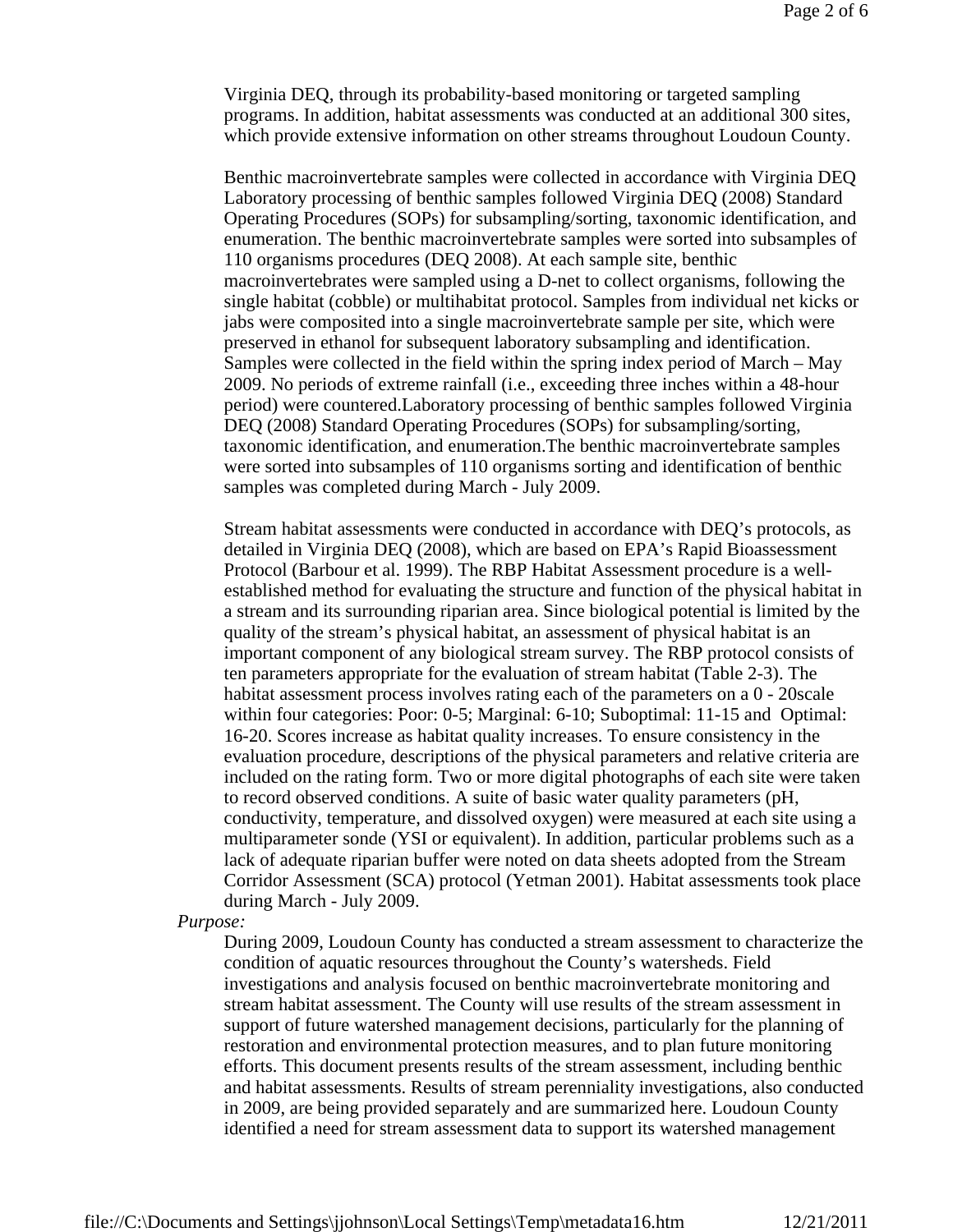efforts. Although there have been a number of previous sampling efforts in the County, there has not previously been any consistent, countywide picture of stream conditions. A review of previous stream biological and habitat data (Roth et al. 2009a) collected in Loudoun County confirmed the need for consistent countywide data to better characterize stream conditions. Two recent efforts, the Strategy for Watershed Management Solutions (Loudoun County 2006) and the Comprehensive Watershed Management Plan (CH2MHill 2008), recommended biological monitoring, particularly the use of probability-based sampling, to provide a statistically valid characterization of watershed conditions, as well as targeted monitoring to evaluate trends.

The purpose of the Loudoun County Stream Assessment conducted in 2009 was to: assess stream conditions, using benthic and habitat rapid assessment methods, and • develop field-based information on stream perenniality, to refine existing information on extent and location of perennial streams. Specific objectives of the Stream Assessment included: 1) employ a probability-based benthic survey to provide an assessment of stream conditions throughout the County's watersheds (at 177 sites),2) target additional benthic sampling to provide additional information at sites already established by Virginia Department of Environmental Quality (DEQ, 23 sites), 3) assess stream habitat in conjunction with all benthic sampling (same 200 sites), 4) assess habitat conditions at additional sites to develop a more comprehensive picture of stream conditions throughout the County (300 sites), and 5) develop field-based information on stream perenniality to support further planning/management needs.

*Time\_Period\_of\_Content:*

*Time\_Period\_Information: Range\_of\_Dates/Times: Beginning\_Date:* 20090101 *Ending\_Date:* Present *Currentness\_Reference:* ground condition

#### *Status:*

*Progress:* In work *Maintenance\_and\_Update\_Frequency:* Annually *Spatial\_Domain: Bounding\_Coordinates: West\_Bounding\_Coordinate:* -77.8945 *East\_Bounding\_Coordinate:* -77.3407 *North\_Bounding\_Coordinate:* 39.31605 *South\_Bounding\_Coordinate:* 38.8491 *Keywords: Theme: Theme\_Keyword\_Thesaurus:* None *Theme\_Keyword:* WADEABLE STREAMS

*Theme\_Keyword:* Habitat

*Theme\_Keyword:* Watersheds

*Theme\_Keyword:* Streams

*Theme\_Keyword:* BENTHOS

*Theme\_Keyword:* WATER QUALITY

#### *Place:*

*Place\_Keyword\_Thesaurus:* None *Place\_Keyword:* Virginia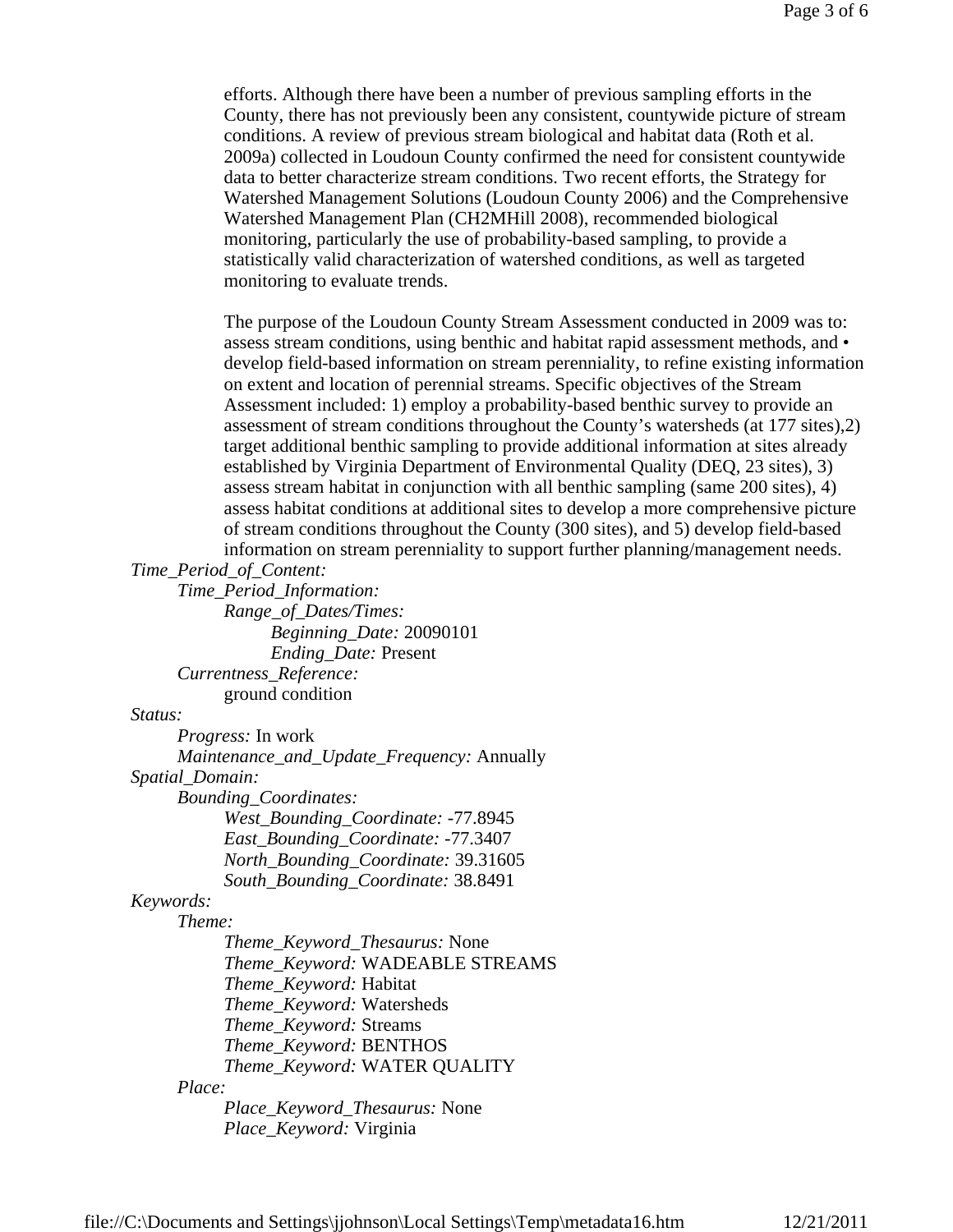*Place\_Keyword:* Loudoun County *Access\_Constraints:* None *Use\_Constraints:* Use at your own risk *Point\_of\_Contact: Contact\_Information: Contact\_Person\_Primary: Contact\_Person:* David Ward *Contact\_Organization:* Loudoun County Government *Contact\_Position:* Water Resources Team, Building and Development *Contact\_Address: Address\_Type:* mailing and physical address *Address:* Loudoun County Department of Building and Development *Address:* 1 Harrison Street, MC #60 *City:* Leesburg *State\_or\_Province:* Virginia *Postal\_Code:* 20177 *Country:* USA *Contact\_Voice\_Telephone:* 703-737-8670 *Contact\_Electronic\_Mail\_Address:* david.ward@loudoun.gov *Hours\_of\_Service:* Not Available *Contact Instructions:* Not Available *Security\_Information: Security\_Classification\_System:* None *Security\_Classification:* Unclassified

#### **Back to Top**

```
Data_Quality_Information: 
Lineage: 
      Process_Step: 
            Process_Description: 
                  Metadata imported. 
            Source_Used_Citation_Abbreviation: 
                  C:\DOCUME~1\jjohnson\LOCALS~1\Temp\xml15EC.tmp 
            Process_Date: 20100330 
            Process_Time: 13190500
```
#### **Back to Top**

*Spatial\_Data\_Organization\_Information:*

#### Back to Top

*Spatial\_Reference\_Information:*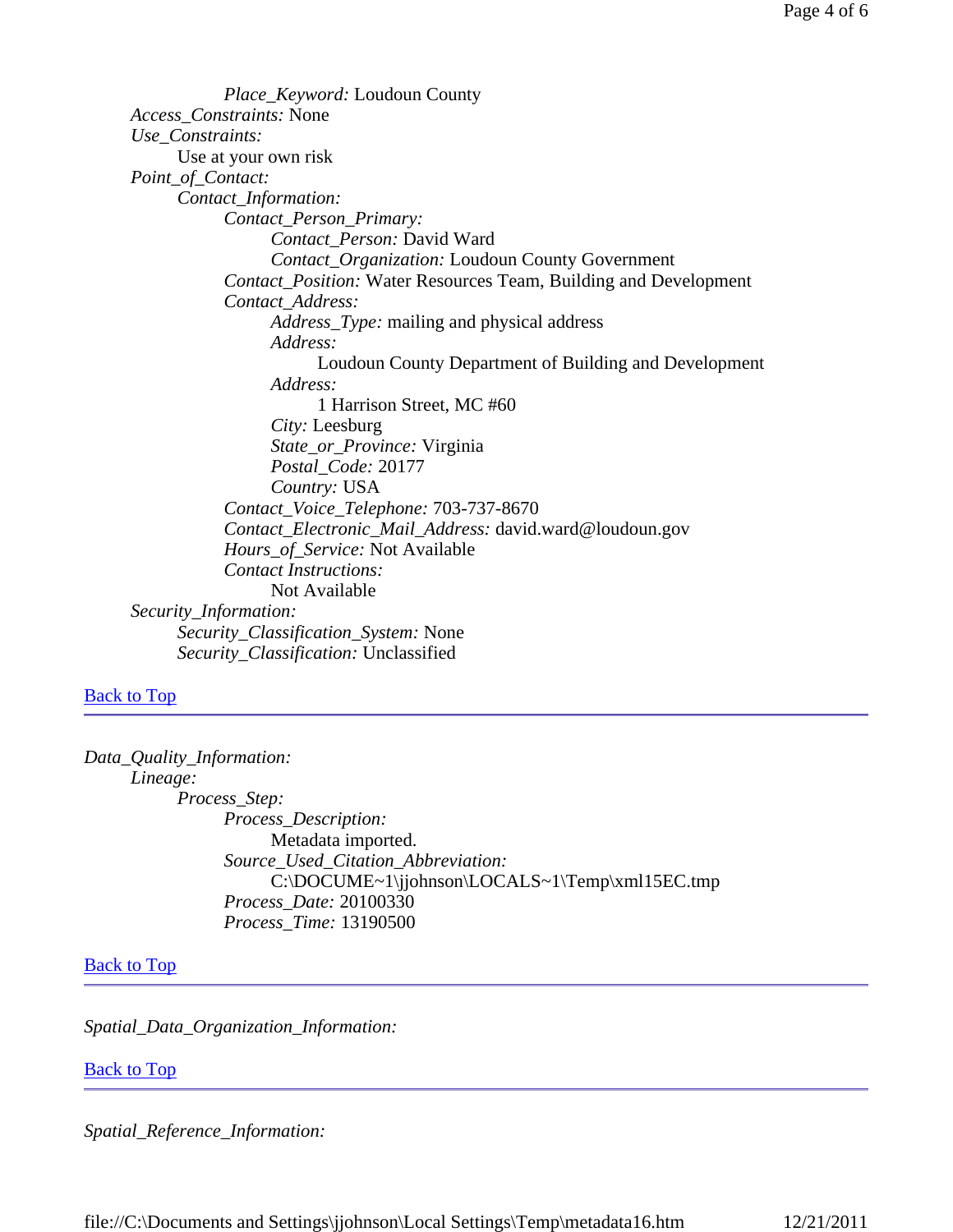#### Back to Top

#### *Entity\_and\_Attribute\_Information:*

#### **Back to Top**

| Distribution_Information:                                                           |
|-------------------------------------------------------------------------------------|
| Distributor:                                                                        |
| Contact_Information:                                                                |
| Contact_Person_Primary:                                                             |
| Contact Person: David Ward                                                          |
| <i>Contact_Organization:</i> Department of Building and Development , Loudoun       |
| <b>County Government</b>                                                            |
| Contact Address:                                                                    |
| <i>Address_Type:</i> mailing address                                                |
| Address:                                                                            |
| P.O. Box 7000                                                                       |
| <i>City:</i> Leesburg                                                               |
| <i>State_or_Province:</i> Virginia                                                  |
| Postal_Code: 20177                                                                  |
| Country: USA                                                                        |
| Contact_Voice_Telephone: 703-737-8670.                                              |
| Contact_Electronic_Mail_Address: david.ward@loudoun.gov                             |
| <i>Hours_of_Service:</i> unavailable                                                |
| <b>Contact Instructions:</b>                                                        |
| unavailavle                                                                         |
| Distribution_Liability:                                                             |
| I the data requestor, garee to acknowledge the Chesapeake Ray Program and any other |

I, the data requestor, agree to acknowledge the Chesapeake Bay Program and any other agencies and institutions as specified by the Chesapeake Bay Program Office as data providers. I agree to credit the data originators in any publications, reports or presentations generated from this data. I also accept that, although these data have been processed successfully on a computer system at the Chesapeake Bay Program, no warranty expressed or implied is made regarding the accuracy or utility of the data on any other system or for general or scientific purposes, nor shall the act of distribution constitute any such warranty. This disclaimer applies both to individual use of the data and aggregate use with other data. It is strongly recommended that careful attention be paid to the contents of the data documentation file associated with these data. The Chesapeake Bay Program shall not be held liable for improper or incorrect use of the data described and/or contained herein.

#### **Back to Top**

*Metadata\_Reference\_Information: Metadata\_Date:* 20100330 *Metadata\_Contact: Contact\_Information: Contact\_Organization\_Primary: Contact\_Organization:* Environmental Protection Agency, Chesapeake Bay Program